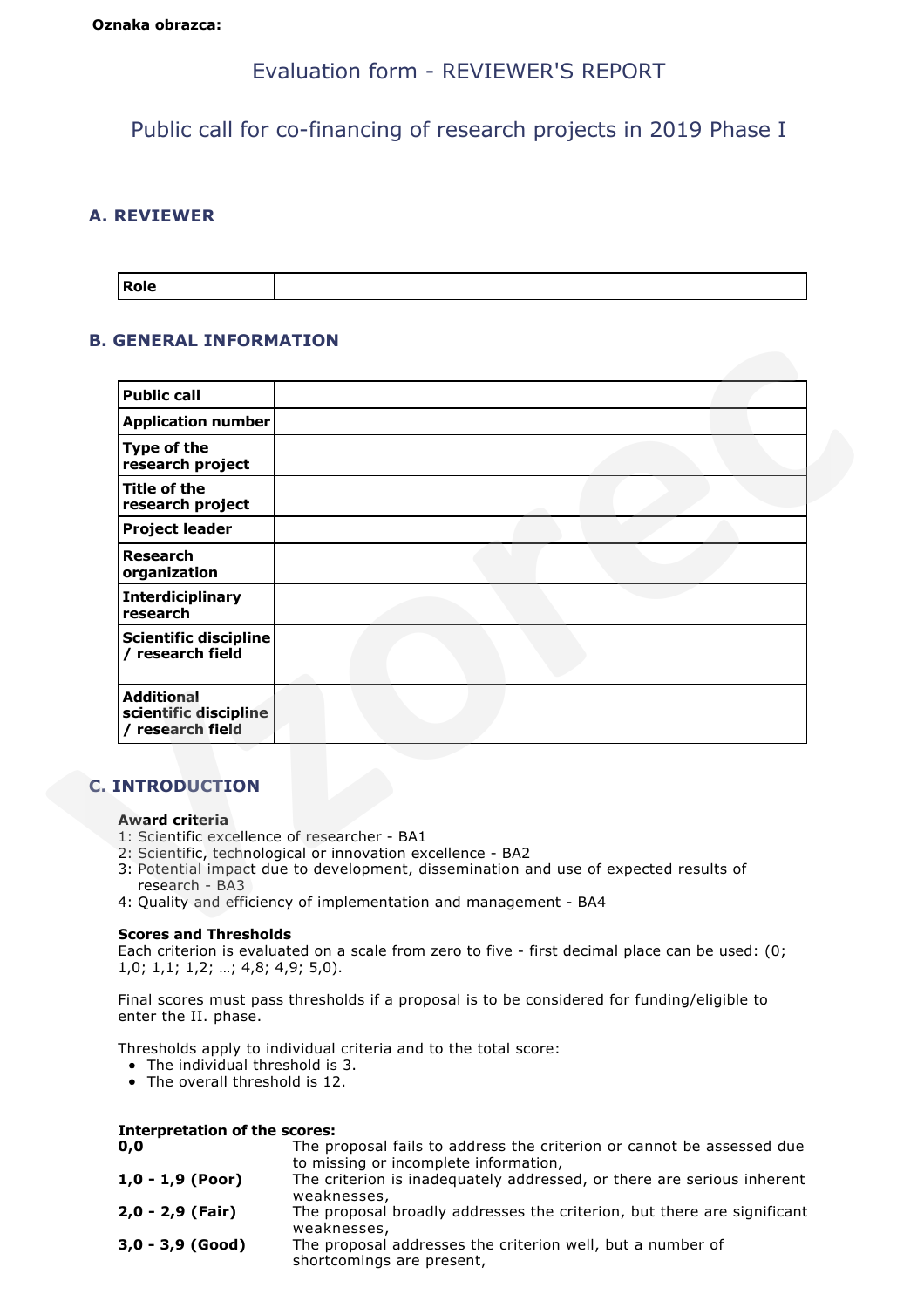**4,0 - 4,6 (Very good)** The proposal addresses the criterion very well, but a small number of shortcomings are present,

**4,7 - 5,0 (Excellent)** The proposal successfully addresses all relevant aspects of the criterion. Any shortcomings are minor.

# **D. REVIEWER'S REPORT**

### **1. Scientific excellence of researcher - BA1**

The following aspects will be taken into account:

- Outstanding achievements
- Demonstrated capability of independent and creative thinking
- Ability to prepare a research proposal and conduct research

Data source:

Application form: ARRS-RPROJ-JP-PRIJAVA/2018-I

# **Score 1:**

select score  $\Box$  Threshold for final score: 3,0 points.

### **A written comment on individual assessment elements under criterion is obligatory and must be consistent with the score given (200 characters mandatory).**



### **2. Scientific, technological or innovation excellence - BA2**

The following aspects will be taken into account:

- Soundness of the concept, including trans-disciplinary considerations and relevance of the objectives
- Adequacy of the proposed research methodology to achieve the objectives
- Ambitious, innovation potential and the state of the art (e.g. ground-breaking objectives, novel concepts and approaches)

Data source:

Application form: ARRS-RPROJ-JP-PRIJAVA/2018-I

#### **Score 2:**

select score  $\Box$  Threshold for final score: 3,0 points.

**A written comment on individual assessment elements under criterion is obligatory and must be consistent with the score given (200 characters mandatory).**

### **3. Potential impact due to development, dissemination and use of expected results of research - BA3**

The following aspects will be taken into account:

- Strengthening the competitiveness and growth of companies by developing innovations meeting the needs of European and global markets
- All other environmental and socially significant impacts, including impacts on cultural development (not included in other indicators)